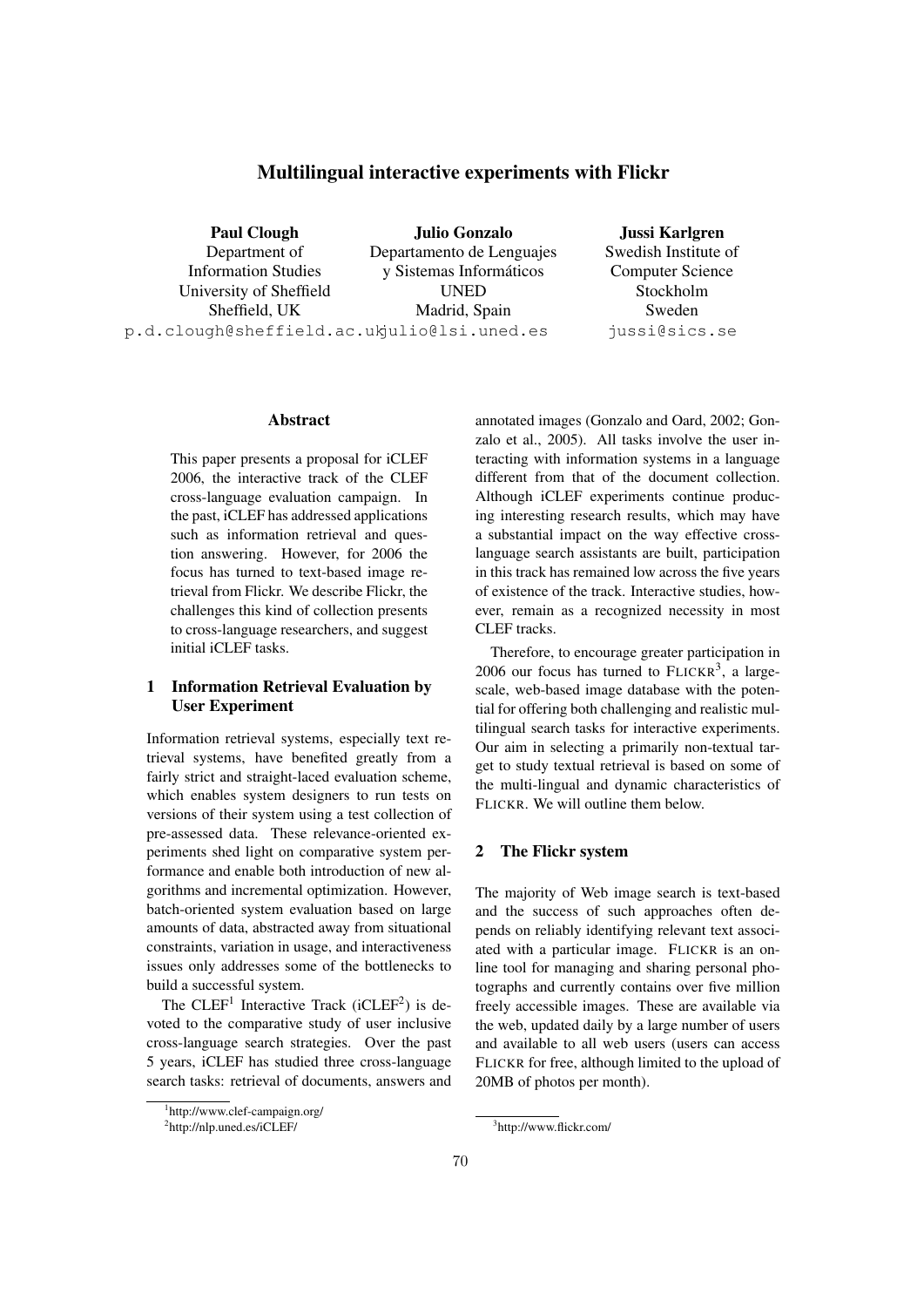#### 2.1 Photographs in the collection

It is estimated that the complete FLICKR database contains 37 million photos with approximately 200,000 images added daily by 1.2 million members<sup>4</sup>. FLICKR provides both private and public image storage, and photos which are shared (around 5 million) can be protected under a Creative Commons (CC) licensing<sup>5</sup> agreement (an alternative to full copyright). Images from a wide variety of topics can be accessed through FLICKR, including people, places, landscapes, objects, animals and events. This makes the collection a rich resource for image retrieval research.

#### 2.2 Annotations

In FLICKR, photos are annotated by authors with freely chosen keywords in a naturally multilingual manner: most authors use keywords in their native language; some combine more than one language. In addition, photographs have titles, descriptions, collaborative annotations, and comments in many languages. Figure 5 provides an example photo with multilingual annotations; Figure 5 shows what the query "cats" retrieves from the database, compared with what the query "chats" retrieves.

Annotations are used by the authors to organize their images, and by any user to search on. Keywords assigned to the images can include place names and subject matter, and photos can also be submitted to online discussion groups. This provides additional metadata to the image which can also be used for retrieval. An explore utility provided by FLICKR makes use of this usergenerated data (plus other information such as Clickthroughs) to define an "interestingness" view of images<sup>6</sup>.

#### 3 Flickr at iCLEF 2006

Many images are accompanied by text, enabling the use of both text and visual features for image retrieval and its evaluation (Müller et al., 2006, see e.g.). Images are naturally language independent and often successfully retrieved with associated texts. This has been explored as part of ImageCLEF (Clough et al., 2005) for areas such as information access to medical images and historic photographs. The way in which users search for images provides an interesting application for user-centered design and evaluation. As an iCLEF task, searching for images from FLICKR presents a new multilingual challenge which, to date, has not been explored. Challenges include:

- Different types of associated text, e.g. keywords, titles, comments and description fields.
- Collective classification and annotation using freely selected keywords (known as folksonomies) resulting in non-uniform and subjective categorization of images.
- Annotations in multiple languages.

Given the multilingual nature of the FLICKR annotations, translating the user's search request would provide the opportunity of increasing the number of images found and make more of the collection accessible to a wider range of users regardless of their language skills. The aim of iCLEF using FLICKR will be to determine how cross-language technologies could enhance access, and explore the user interaction resulting from this.

# 4 Proposed tasks

For iCLEF, participants to this evaluation campaign will be provided with the following:

- A subset of the Flickr collection including annotations and photographs<sup>7</sup>.
- Example (realistic) search tasks. Ideally these search tasks will reflect real user needs which could be derived from log files, studies or similar retrieval tasks.
- A framework in which to run an evaluation.

# 5 Summary

Flickr will allow us to create an extremely interesting interactive task based on truly heterogeneous annotations (that will in turn hopefully attract more participants). Using images from within a Web environment is a realistic and contemporary search challenge and allows many important research questions to be addressed from

<sup>4</sup>These figures are accurate as of October 2005: http://www.wired.com/news/ebiz/0,1272,68654,00.html

<sup>5</sup> http://creativecommons.org/image/flickr, http://flickr.com/creativecommons/

<sup>6</sup> http://www.flickr.com/explore/interesting

<sup>7</sup>We are currently in negotiations with Yahoo! (owners of Flickr) and Flickr to provide researchers with legitimate access to a subset of the collection.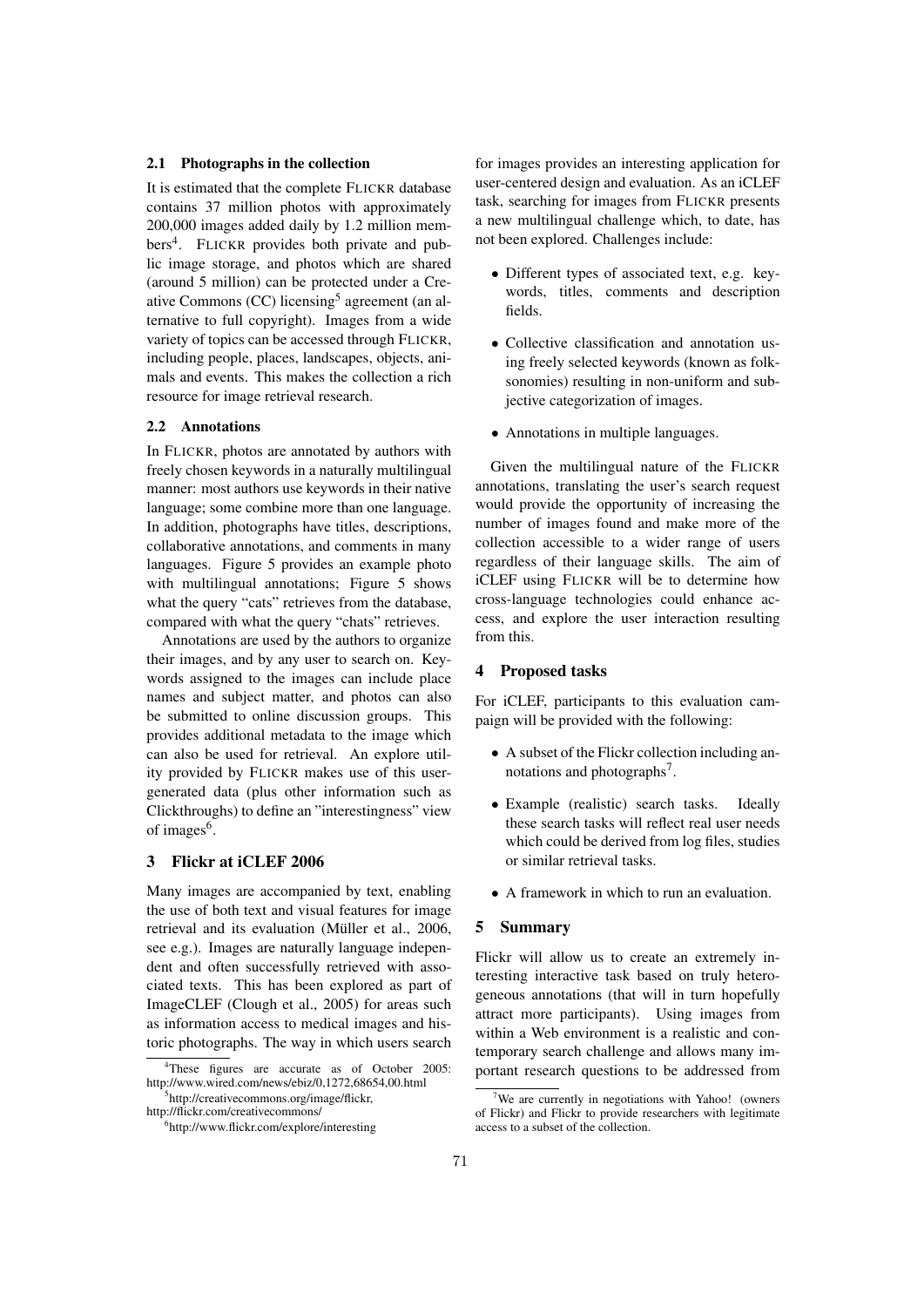a quickly developing field. User-centered studies are required within both text and image retrieval, but are often neglected as they require more effort and time from participating groups than a systemcentered comparison that can often be run without human intervention. Still, user-centered evaluation cannot be replaced and the influence of the user on the results is in general stronger than the influence of the system itself.

# References

- Paul Clough, Henning Müller, and Mark Sanderson. 2005. The clef 2004 cross language image retrieval track. In Carol Peters, Paul Clough, Julio Gonzalo, Gareth Jones, Michael Kluck, and Bernardo Magnini, editors, *Multilingual Information Access for Text, Speech and Images: Results of the Fifth CLEF Evaluation Campaign*, number 3491/2005 in Lecture Notes in Computer Science, pages 597–613. Springer, Heidelberg, Germany.
- Julio Gonzalo and Doug Oard. 2002. The clef 2002 interactive track. In *Advances in Cross-Language Information Retrieval*, number 2785 in Lecture Notes in Computer Science. Springer-Verlag, Berlin-Heidelberg-New York.
- Julio Gonzalo, Paul Clough, and A Vallin. 2005. Overview of the clef 2005 interactive track. In *Working notes of the CLEF workshop*, Vienna, Austria, September.
- Henning Müller, Paul Clough, William Hersh, Thomas Deselaers, Thomas Lehmann, and Antoine Geissbuhler. 2006. Using heterogeneous annotation and visual information for the benchmarking of image retrieval systems. In *SPIE conference Photonics West, Electronic Imaging, special session on benchmarking image retrieval systems*, San Diego, February.